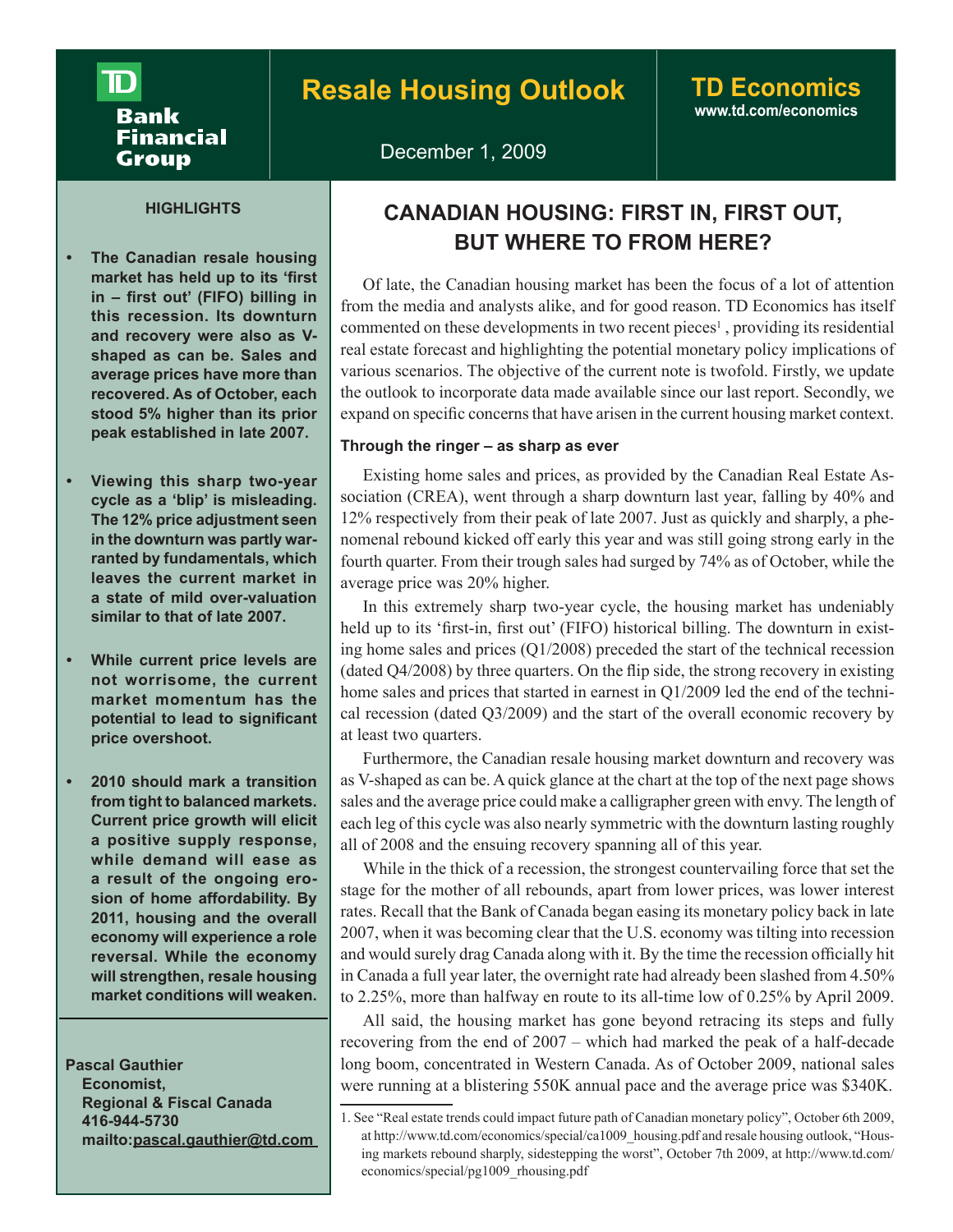**Bank Financial Group** 

ID

December 1, 2009

TD Economics ILU ECONOMICS<br>www.td.com/economics



Seasonally-adjusted monthly sales hit all-time record volumes for 3 of the last 4 months, and are on track to continue this record-setting pace over the next few months. As of October, both sales and the average price stood 5% higher than their respective 2007 peak. Extrapolating this trend echoes Buzz Lightyear's mantra "to infinity, and beyond!".

Back here on earth, however, this latest housing cycle raises a number of concerns. For one, was the whole twoyear cycle just a blip? A second, related question would be: is the recovery sustainable or was it all too much, too fast in the midst of a recession and early stages of recovery? Digging into the pace and magnitude of the rebound, more technical questions arise, such as: how much of the rebound was simply the unleashing of pent-up demand? Alternatively, how many of the current sales are simply being brought forward on the expectation that interest rates must eventually rise, in effect stealing from future demand? Last but not least, is a bubble brewing in Canadian housing?

#### **Just a blip?**

The accompanying chart showing sales and the average price suggests the recent cycle was just a blip. Affordability, as measured by typical mortgage payment as a percentage of average household market income, is also reverting back to where it stood before the downturn. After improving from 32.4% to 26.2% in 2008, it was back up to 29.5% in Q3/2009. We forecast this measure will have climbed right back to 32.6% by Q4/2011, thus erasing all of the improvement in affordability seen during the downturn.

The 'blip' story goes something like this. The downturn in 2008 was that of a housing market being just an innocent by-stander getting unfairly sideswiped by fears of a U.S. style downturn and rock bottom consumer confidence in the midst of an extreme financial crisis. As these fears abated and the worst of the financial crisis passed, the doom and gloom headlines became more nuanced and some modicum of confidence was restored, whereas little existed before. As a consequence, the housing market navigated rough waters and made it through the storm relatively unscathed.

This narrative is not wrong per se, but its implicit conclusion is that all is back to 'normal', whatever that may be. It also suggests that it will be smooth sailing from now on. In other words, the volatility in sales and prices has shaken out, and the expectation from here onward is a steady uptrend. As a result, we see two problems with calling this cycle a blip. Both arise from near-sightedness. First, it fails to think about where the market stood pre-downturn. Second, it neglects the fact that the current uptrend is too steep and that the resulting erosion in affordability will come back to bite into future demand.

To expand, the first problem is that the 'blip' notion fails to take a longer-term perspective on home values. If the Canadian housing boom (roughly 2002-2007) resulted in modestly overvalued residential real estate, which we estimate was roughly 10%<sup>2</sup> on a national scale at the 2007 peak, the downturn had just about set things right from a value perspective, with a peak-to-tough price adjustment of -12%<sup>3</sup> . For a number of reasons, we never forecasted a U.S.-style crash in Canadian housing. On the other hand, the adjustment that took place in 2008 looked warranted from a fundamental value perspective. The resulting improvement in affordability that came from more modest prices was encouraging and sustainable from a macro-financial perspective. From their trough, the most sustainable path for Canadian home prices would have been a gradual and modest uptrend aligned with nominal income growth. But now that home values are already past their previous peak in such short order, we estimate that the typical home remains overvalued by 12% at the national level. Unfortunately, sheer momentum suggests that this overvaluation is likely to increase over the course of the next few quarters, peaking at 13-15% in H1/2010.

<sup>2.</sup> Based on economic fundamentals such as incomes, interest rates, and wages. See "Overpriced and Overbuilt: Canadian Housing Returns to Fundamentals", TD Economics, April 7, 2009. In separate research, the IMF came to a very similar assessment of Canadian home values. See Tsounta, E. "Is the Canadian Housing Market Overvalued? A Post-Crisis Assessment", IMF Working Paper 09-235, October 2009.

<sup>3.</sup> A similar price adjustment was observable when using the monthly composite Teranet-NB home price index, which declined by 9% from peak-to-trough.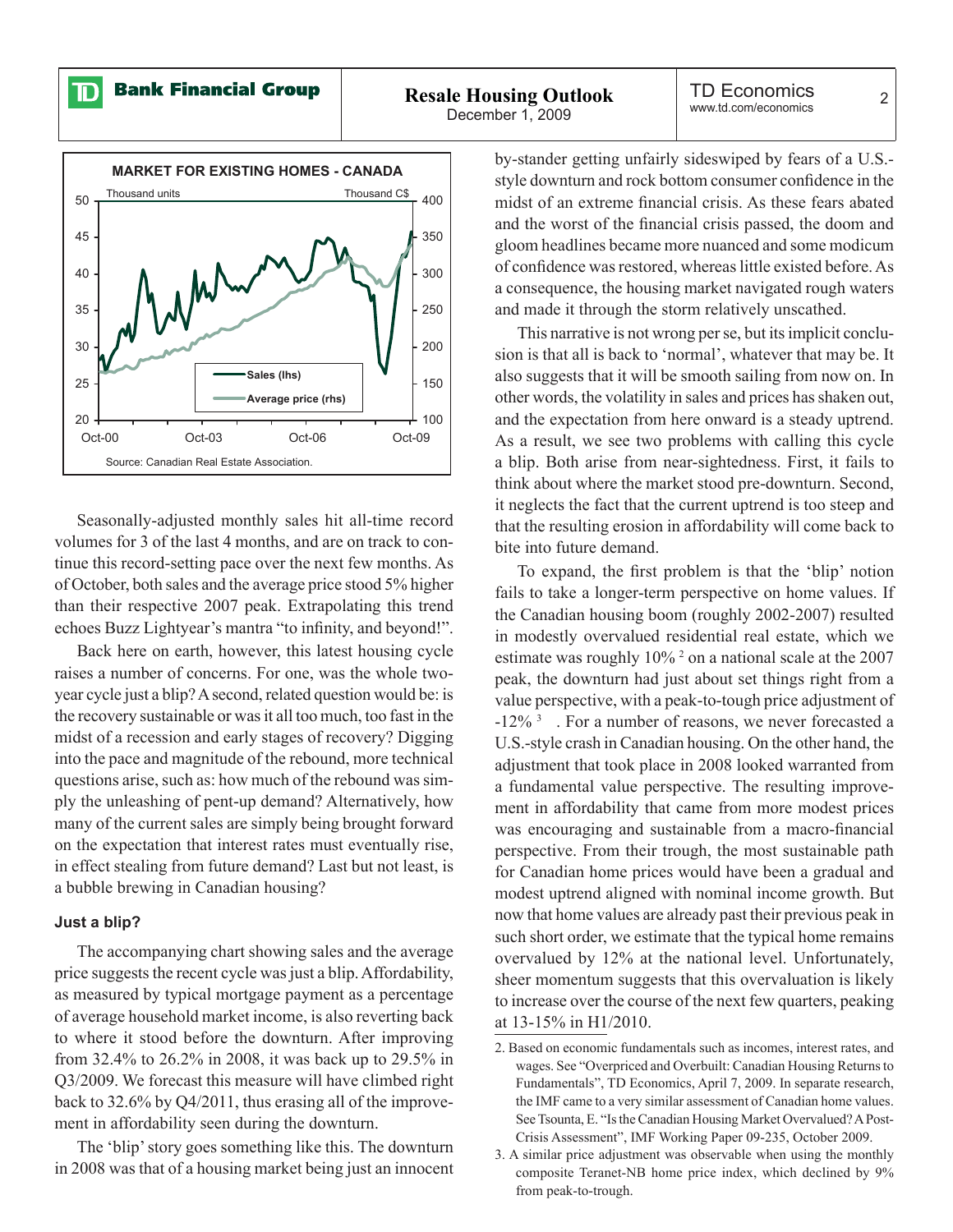ID

**Bank Financial Group** 

December 1, 2009



The misalignment of home prices with their fundamental drivers, such as demographics and income, cannot last. That much is known. What is less clear is the exact timing of when and precise channel by which the two will eventually realign. Because a necessary realignment has been erased so quickly without support from income growth, another adjustment must take place – although it could take many forms. As of our writing this note, early signs of market cooling are emerging and our analysis still suggests the most likely outcome is a soft landing and relative stagnation of home values in real-terms along with a resumption of stronger income growth over the 2011-13 time frame. Turn to our forecast section for the specific profile projected over the next couple of years.

The second problem with the 'blip' characterization is that fails to look forward to the eventual resetting of interest

rates – what happens when the sturdy trampoline of rockbottom policy interest rate that continues to fuel the sharp market rebound is taken away? Changes in affordability that rest solely on lower interest rates are inherently cyclical in nature, as opposed to those that arise from household income or homes prices.

Call this housing cycle a blip if you like. But we feel that is misleading, especially because of what this suggests for the future. While the market looks remarkably unperturbed from start to end of this sharp cycle, existing home sales and prices cannot sustainably stay on their current path. (See accompanying chart for 3-month trend in M/M annualized % change price). Markets are currently very tight and favour sellers, as evidenced by multiple competing offers and bidding wars, but we expect them to rebalance over the course of 2010. As the central bank begins to hint at a tightening monetary policy cycle in the second half of next year, sales could well see a last gasp of strenght. Moreover, by that time, the availability of units on the supply side should provide a relief valve helping to cool price growth. And, by 2011, while the overall economy will have improved significantly, housing markets will be losing momentum

#### **Repaying the past, stealing from the future**

On the issue of pent-up demand, we had calculated that, on a nationwide basis, at most 53,000 existing home sales that would normally have occurred in Q4/2008 and Q1/2009 did not occur because of the crisis of confidence resulting from the financial market turmoil. This figure is established on the basis of a continuation of the pre-recession downtrend in sales, which actual sales undershot significantly. Since Q2/2009, however, sales have overshot that trend by a wide margin. In our previous piece, we estimated that 50-60% of that pent-up had been released as of August. With two more months of data now available, we calculate that 75-100% of this pent-up demand would have been absorbed by October. Sales have been tracking our near-term expectations well and we continue to judge that any remaining pent-up demand will have likely been exhausted by November. At the very latest, by year-end this source of demand will have completely dried up.

The full absorption of pent-up demand by itself should help to slow overall sales in the first half of 2010 compared to their recent pace, which has already begun to cool on a 3-month trend basis. (See accompanying chart). Over the course of  $Q2/2009$  and  $Q3/2009$ , up to one in five sales (monthly seasonally-adjusted units) could reasonably have been attributed to those that had previously been delayed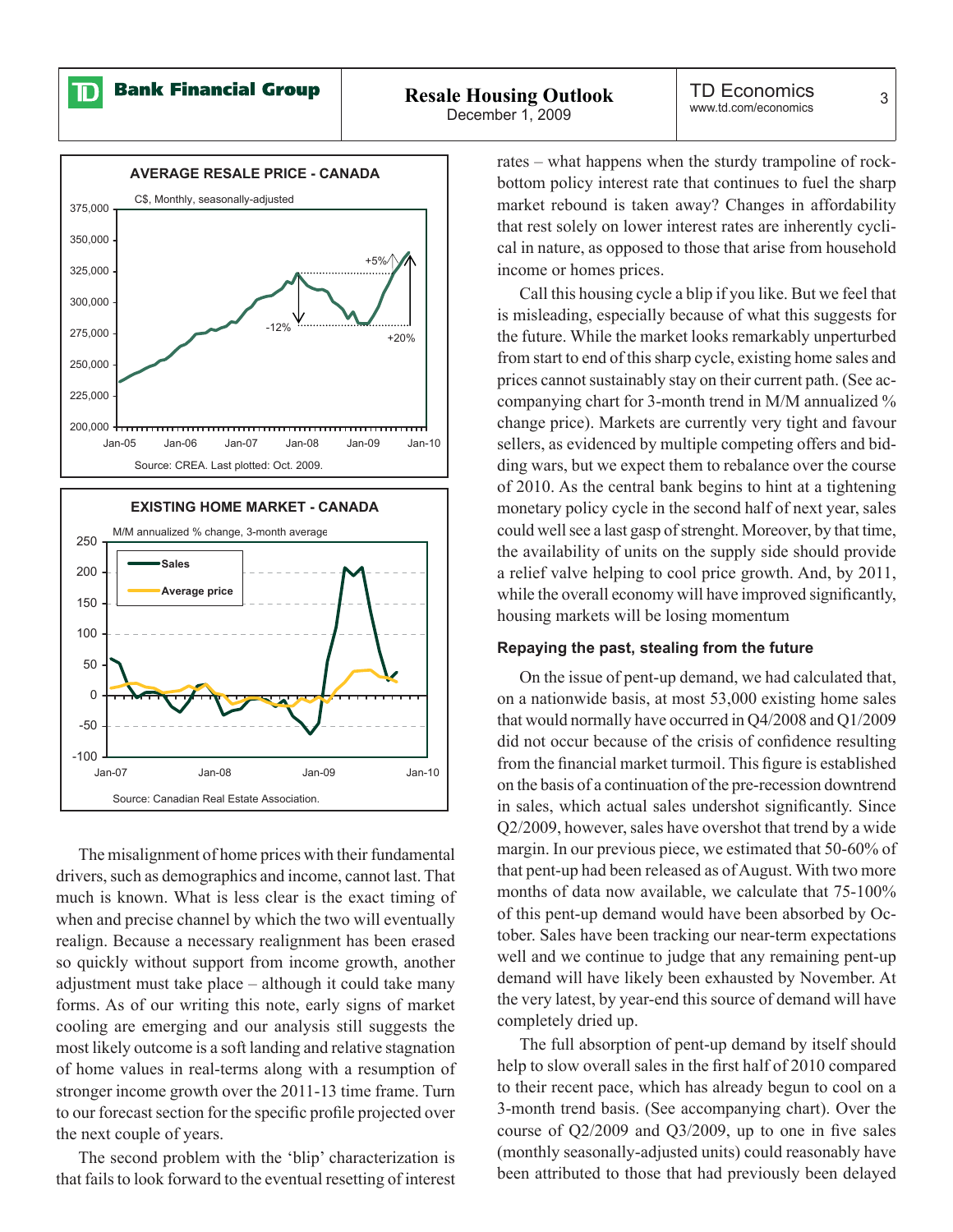

(pent-up) because of sheer uncertainty.

While an important factor, this is clearly not the single or most important factor fueling overall demand. Demand has mostly been supported by attractive financing rates which have more than offset the headwind created by weak labour markets. As this is not expected to change much in the near-term, we do not anticipate sales to simply drop by a fifth come January – which is what would happen if other supporting factors were lacking. Nonetheless, it serves as a useful gauge of underlying drivers separate from displaced demand coming back online. In our view, any sales observed from January 2010 onward will originate not from past displacements of demand, but from traditional real estate drivers. This should enable us to get a much better reading of the underlying strength of demand after transient factors have washed out.

A more difficult issue relates to how much of the current demand is simply being brought forward, i.e purchases in recent months that advanced sales to take advantage of low rates, which raises the risk of a dip in ensuing quarters. Because the pool of potential buyers is not fixed and itself depends on affordability, it is not possible to satisfactorily address this issue in a precise quantitative fashion with the current data available. There is little doubt as to the direction of this effect, however. The prevailing 'now or never' mentality will weigh on future demand.

#### **Too much, too fast?**

The speed and magnitude of recovery has been a surprise to all. After all, it occurred in the midst of a recession during which unemployment rose significantly. Incomes also took a hit, particularly those tied to slumping commodity prices. The combination of declining home prices and lower interest rates dramatically improved home affordability over the course of 2008. And while affordability has no longer been improving since Q2/2009, the impact of past improvements in affordability is still rippling through resale markets and helping to spur sales.

On the home price front, any answer to the sustainability question must distinguish between current levels and current momentum. While current price levels are above what we estimate to be long run fundamental values, they do not appear so dramatically out of line as to warrant a sharp correction in the near-term. Such corrections are typically triggered by a macro-financial event such as we saw when yields spiked in 1994 or during the financial turmoil unleashed in the fall of 2008. This risk of corrections always lurks, but a stabilization of prices around current levels





could be sustained, as affordability would remain decent.

As for price momentum, it is more clearly unsustainable. On a 3-month average M/M annualized percent change, average home price growth was 22% in October, but has been declining since peaking at over 40% in July. We expect double-digit growth by this measure to wash out after Q1/2010. Recall that every price increase that is not matched by a commensurate income gain increases the overvaluation gap. Second, more supply should come online in the first half of 2010 in the form of new home and condo completions. While the number of units under construction remains much lower than a year prior in most urban markets, they near an all-time high in the Toronto area, which will provide a supply relief valve in Canada's single largest market. In reaction to the recent price gains, we also expect a positive supply response on the existing home front, although it must be said that we make a prudent projection on this front as